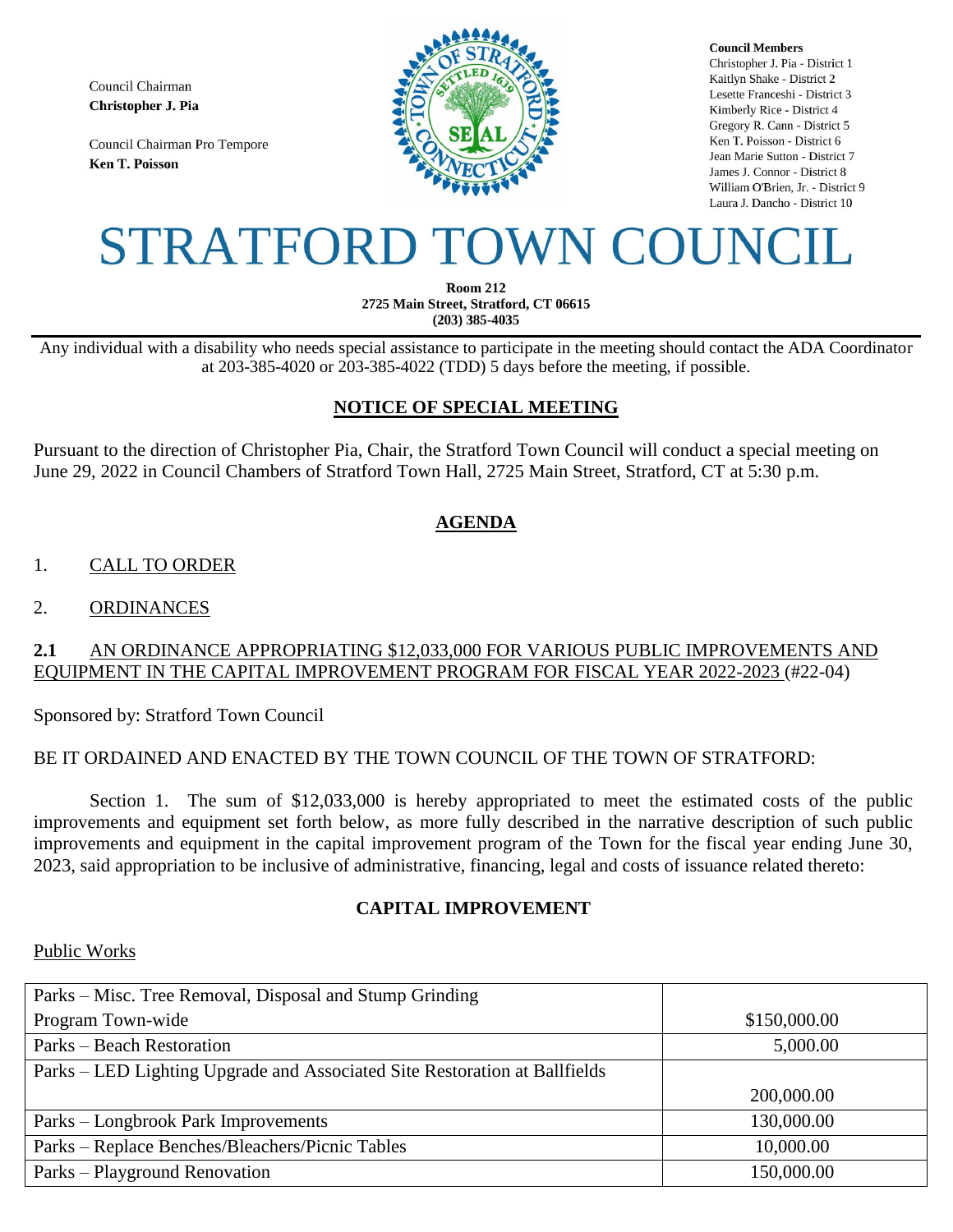| Parks – Tennis/Handball Court Repainting/Renovations | 25,000.00  |
|------------------------------------------------------|------------|
| Parks – Ballfield Repair Program                     | 75,000.00  |
| Parks – Repairs to Various Town Parks                | 150,000.00 |

# Roads & Sewers

| Conservation – Storm Water Permit Compliance Disconnect   | \$200,000.00 |
|-----------------------------------------------------------|--------------|
| Engineering – Circle Drive Bridge                         | 900,000.00   |
| Engineering - MS4 Implement Infrastructure Repair/Rehab   |              |
| Program                                                   | 200,000.00   |
| Engineering – SE Drainage Mitigation Study                | 50,000.00    |
| Engineering – Tanners Brook Widening & Erosion Protection | 100,000.00   |
| Engineering - Veterans Park Wetland                       | 50,000.00    |
| Highway – Sidewalk Replacement                            | 250,000.00   |
| Highway - Road Resurfacing                                | 1,500,000.00 |
| Highway – Stormwater Pump Station Repairs                 | 200,000.00   |
| Highway – Town Signage                                    | 75,000.00    |

# School Improvements

| Bldg Maint – General Repairs                              | \$200,000.00 |
|-----------------------------------------------------------|--------------|
| Bldg Maint – Doors and Hardware                           | 100,000.00   |
| Bldg Maint – Painting Interior & Exterior Various Schools | 100,000.00   |
| Bldg Maint - Boiler Replacement in Various Schools        | 300,000.00   |
| Bldg Maint – Safety & Security Improv                     | 150,000.00   |
| Bldg Maint – Johnson House – Floor Replacement            | 1,600,000.00 |
| Bldg Maint - Lordship Repair/Replace Basketball Surfaces  | 120,000.00   |
| Highway – BOE – Replacement of Sidewalks, Curbs, Stairs,  |              |
| <b>Loading Docks</b>                                      | 50,000.00    |
| Highway – BOE & Schools Resurface Parking Lots            | 300,000.00   |
| Parks – Playground Replacements                           | 135,000.00   |

Town Facilities

| Bldg Maint – Baldwin Center Renovations                     | \$500,000.00 |
|-------------------------------------------------------------|--------------|
| Bldg Maint – Building Repairs & Maintenance                 | 200,000.00   |
| Bldg Maint – Roof Management                                | 50,000.00    |
| Bldg Maint – Renovations at Boothe Parke                    | 200,000.00   |
| Bldg Maint – Renovations at Firehouses                      | 75,000.00    |
| $Bldg$ Maint – town $Bldgs - Masonry$                       | 150,000.00   |
| Bldg Maint – Public Works Bldgs – Renovations               | 300,000.00   |
| Bldg Maint – Sterling Homestead – Renovations               | 100,000.00   |
| Bldg Maint - Town Bldgs - Renovations                       | 700,000.00   |
| Conserv – Underground Tank Testing                          | 20,000.00    |
| Libr – Drop Ceiling, Ductwork, Air Handling Unit & Lighting |              |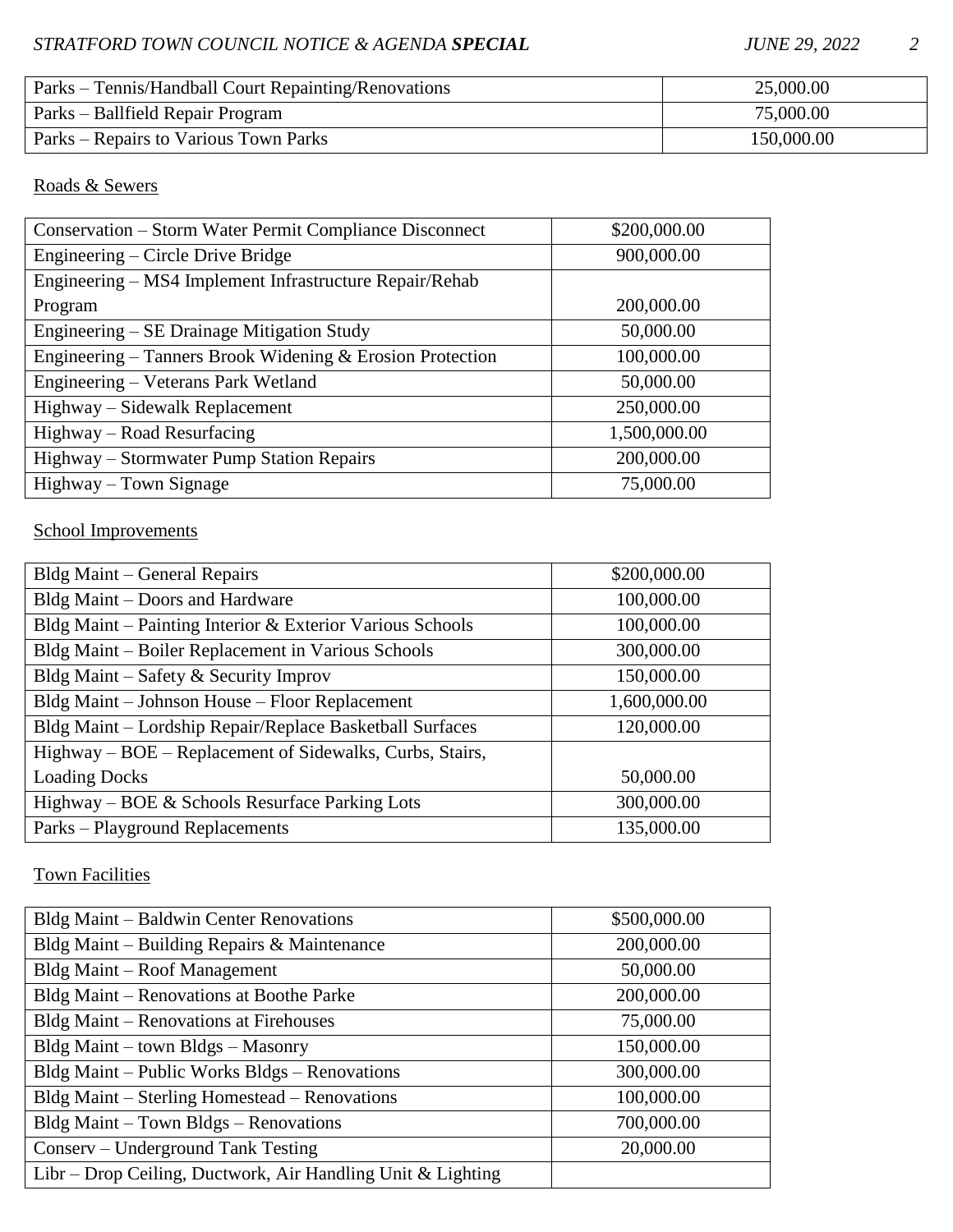| Repl                                                           | 100,000.00 |
|----------------------------------------------------------------|------------|
| Public Works Admin – Preliminary Design/Specs for Var Projects | 150,000.00 |

### **CAPITAL EQUIPMENT**

Public Safety

| Fire – Safety Gear and Equipment                 | \$150,000.00 |
|--------------------------------------------------|--------------|
| Police – Equipment, Installation and Safety Gear | 218,000.00   |
| $T = 111 T T$                                    |              |

Public Works

| Public Works – Equipment                                       | \$770,000.00 |
|----------------------------------------------------------------|--------------|
| Town Garage – Public Works Equip. Replacement $&$ Installation | 500,000.00   |
| Roads & Sewers – Engineering – Electronic Info. Mgmt.          | 25,000.00    |

#### School Facilities

| <b>BOE</b> – Various School Equipment | \$300,000.00 |
|---------------------------------------|--------------|
|                                       |              |

#### Town Facilities

| Bldg. Maint. - Controls/BMS/Laptops | \$50,000.00 |
|-------------------------------------|-------------|
|                                     |             |

#### GRAND TOTAL ALL IMPROVEMENT/EQUIPMENT PROJECTS: \$12,033,000

Section 2. Any of the estimated amounts for the public improvements set forth in Section 1 not required to meet the actual cost of such public improvements shall be allocated by the Mayor and Director of Finance as they deem necessary or advisable and in the best interests of the Town to other public improvements previously authorized by the Town Council for bonding, so long as such allocation is consistent with applicable tax and other laws.

Section 3. This ordinance shall become effective thirty days after its passage pursuant to Section 2.2.9 of the Town Charter.

RESOLVED: that the second reading of Ordinance #22-04 be dispensed with as copies thereof have been received by all Council Members, and that the same be adopted as a second reading and the foregoing be and is hereby approved effective thirty days from passage.

## **2.2** AN ORDINANCE AUTHORIZING THE ISSUANCE OF \$12,033,000 BONDS OF THE TOWN TO MEET THE APPROPRIATION FOR VARIOUS PUBLIC IMPROVEMENTS AND EQUIPMENT IN THE CAPITAL IMPROVEMENT PROGRAM FOR FISCAL YEAR 2022-2023 AND PENDING ISSUANCE THEREOF THE MAKING OF TEMPORARY BORROWINGS FOR SUCH PURPOSE (#22-05)

#### Sponsored by: Stratford Town Council

BE IT ORDAINED AND ENACTED BY THE TOWN COUNCIL OF THE TOWN OF STRATFORD:

Section 1. To meet the appropriation of \$12,033,000 made in the ordinance enacted together herewith for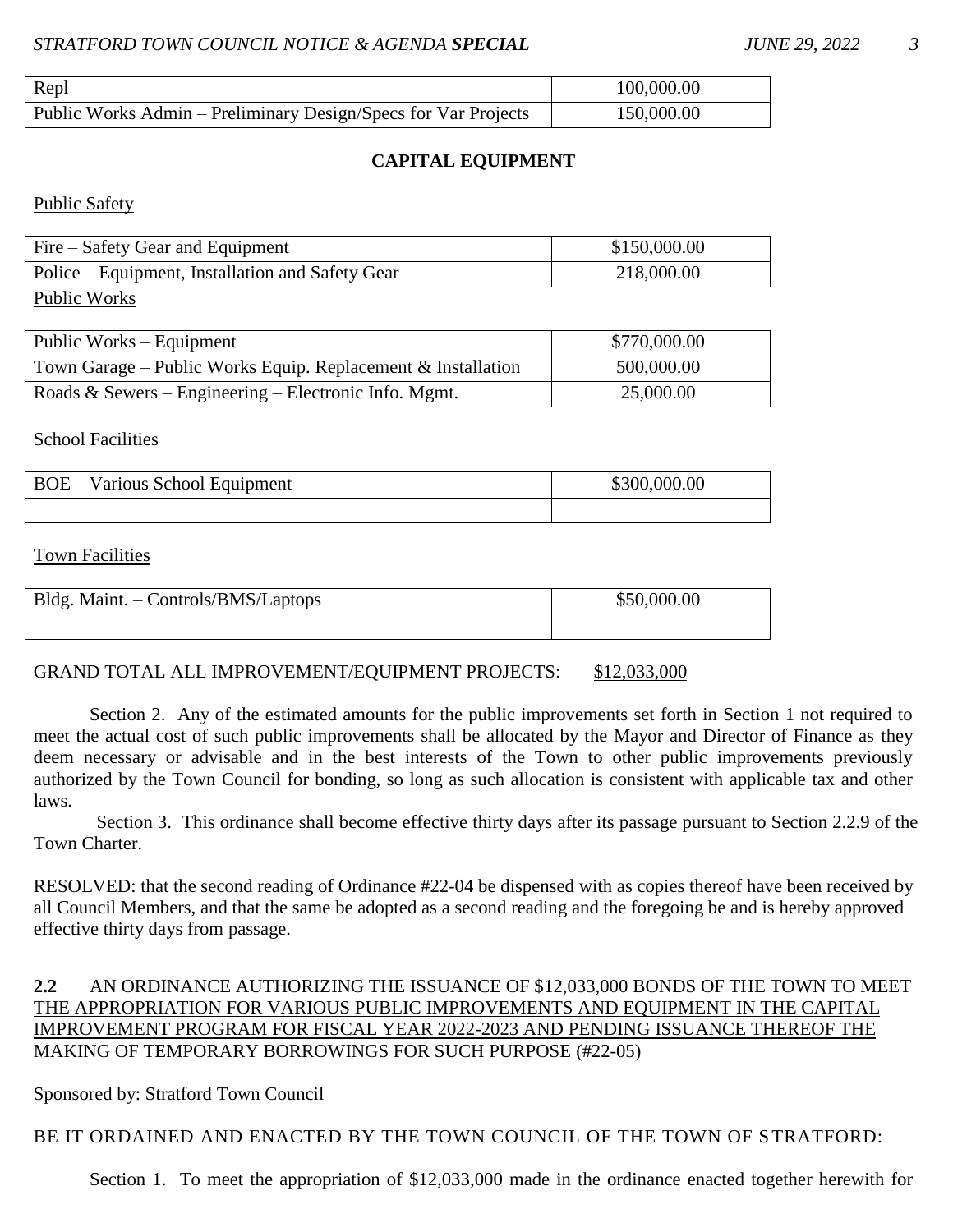various public improvements and equipment in the capital improvement program for fiscal year ending June 30, 2023 (the "Projects"), \$12,033,000 bonds of the Town may be issued maturing not later than the twentieth year after their date, or such later date as may be allowed by law (the "Bonds") for the Project and in the amounts as set forth in **Exhibit A** attached hereto.

Section 2. The Bonds may be issued in one or more series as determined by the Mayor and the Director of Finance. The amount of Bonds of each series to be issued shall be fixed by the Mayor and the Director of Finance in the amount necessary to meet the Town's share of the cost of the Projects determined after considering the estimated amounts and timing of State and Federal grants-in-aid for the Projects, provided that the total amount of Bonds to be issued shall not be less than an amount which will provide funds sufficient with other funds available for such purpose to pay the principal of and the interest on all temporary borrowings in anticipation of the receipt of the proceeds of the Bonds outstanding at the time of the issuance thereof, and to pay for costs of issuance of the Bonds. The Bonds shall be issued in fully registered form, be executed in the name and on behalf of the Town by the facsimile or manual signatures of the Mayor and the Director of Finance, bear the Town seal or a facsimile thereof, be certified by a bank or trust company, which bank or trust company may be designated the registrar and transfer agent, be payable at a bank or trust company, and be approved as to their legality by Pullman & Comley, LLC, Attorneys-at-Law. The Bonds shall be general obligations of the Town and each of the Bonds shall recite that every requirement of law relating to its issue has been duly complied with, that such Bond is within every debt and other limit prescribed by law, and that the full faith and credit of the Town are pledged to the payment of the principal thereof and interest thereon. The Town shall levy taxes in each year to meet principal and interest due and payable on the Bonds issued pursuant to this ordinance.

Section 3. The Mayor and Director of Finance are hereby authorized to determine the aggregate principal amount of the Bonds of each series to be issued, the annual installments of principal, date, maturity, prices, interest rates whether fixed or floating, form, redemption provisions, if any, the certifying registrar and transfer agent, the manner of sale or other terms and conditions of the Bonds, including the terms of any reserve that might be established as authorized herein, and whether any of the Bonds issued will be issued as taxable bonds, all in such a manner as the Mayor and Director of Finance shall determine to be in the best interests of the Town and in accordance with the General Statutes of Connecticut, Revision of 1958, as amended (the "Connecticut General Statutes"), and to take such actions and to execute such documents, or designate other officials or employees of the Town to take such actions and to execute such documents, as deemed to be necessary or advisable and in the best interests of the Town by the Mayor and Director of Finance in order to issue, sell and deliver the Bonds.

Section 4. The Bonds shall be sold by the Mayor and the Director of Finance in a competitive offering or by negotiation in their discretion. If sold in a competitive offering, the Bonds shall be sold at not less than par and accrued interest on the basis of the lowest net or true interest cost to the Town. If the Bonds are sold by negotiation, the provisions of the bond purchase agreement shall be approved by the Mayor and Director of Finance.

Section 5. The Mayor and the Director of Finance are authorized to make temporary borrowings in anticipation of the receipt of the proceeds of the Bonds. Notes evidencing such borrowings shall be signed by the Mayor and the Director of Finance, have the seal of the Town affixed, be payable at a bank or trust company designated by the Mayor and the Director of Finance, be approved as to their legality by Pullman & Comley, LLC, Attorneys-at-Law, and be certified by a bank or trust company designated by the Mayor and the Director of Finance pursuant to Section 7-373 of the Connecticut General Statutes. The Notes shall be issued with maturity dates which comply with the provisions of the Connecticut General Statutes governing the issuance of such notes, as the same may be amended from time to time. The notes shall be general obligations of the Town and each of the notes shall recite that every requirement of law relating to its issue has been duly complied with, that such note is within every debt and other limit prescribed by law, and that the full faith and credit of the Town are pledged to the payment of the principal thereof and the interest thereon. The net interest cost on such notes, including renewals thereof, and the expense of preparing, issuing and marketing, to the extent paid from the proceeds of such renewals or the Bonds, may be included as a cost of the Projects. Upon the sale of the Bonds, the proceeds thereof, to the extent required, shall be applied forthwith to the payment of the principal of and the interest on any such notes then outstanding or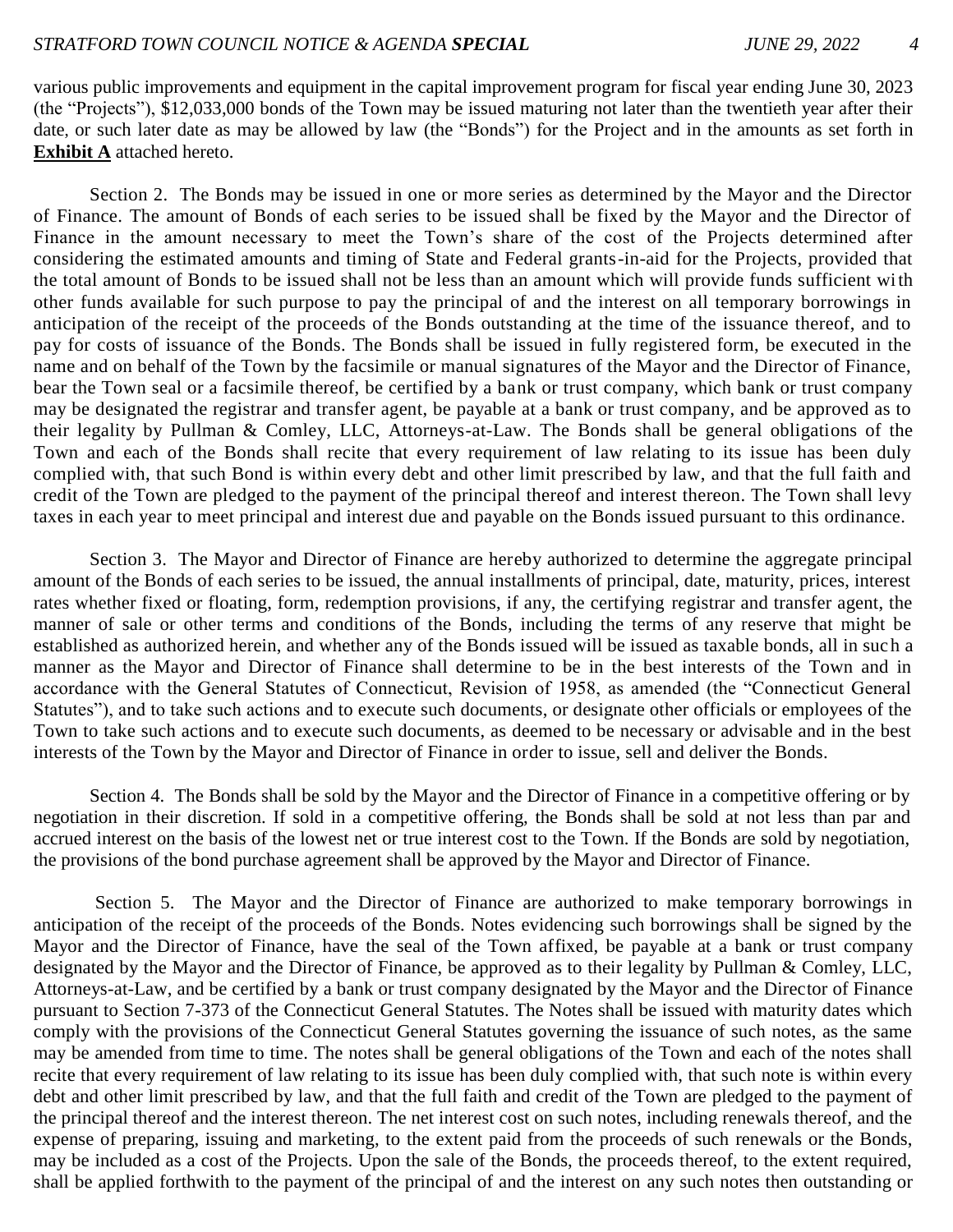shall be deposited with a bank or trust company in trust for such purpose.

Section 6. The Town hereby expresses its official intent pursuant to Section 1.150-2 of the Federal Income Tax Regulations, Title 26 (the "Regulations"), to reimburse expenditures paid prior to and any time after the date of passage of this ordinance in the maximum amount and for each Project with the proceeds of bonds, notes, or other obligations ("Bonds") authorized to be issued by the Town. The Bonds shall be issued to reimburse such expenditures not later than 18 months after the date of the expenditure or the substantial completion of the project, or such later date the Regulations may authorize. The Town hereby certifies that the intention to reimburse as expressed herein is based upon its reasonable expectations as of this date. The Director of Finance or her designee is authorized to pay project expenses in accordance herewith pending the issuance of reimbursement bonds, and to amend this declaration.

Section 7. The Mayor and Director of Finance are hereby authorized, if they determine it is in the Town's best interests, to acquire, on behalf of the Town, bond insurance or other forms of credit enhancement guaranteeing the Bonds on such terms as the Mayor and Director of Finance determine to be appropriate, such terms to include, but not be limited to, those relating to fees, premiums and other costs and expenses incurred in connection with such credit enhancement, the terms of payment of such expenses and costs and such other undertakings as the issuer of the credit enhancement shall require; and the Mayor and Director of Finance, if they determine that it is appropriate, are authorized, on the Town's behalf, to grant security to the issuer of the credit enhancement to secure the Town's obligations arising under the credit enhancement, including the establishment of a reserve from proceeds of the Bonds.

Section 8. The Mayor and the Director of Finance are hereby authorized, on behalf of the Town, to enter into agreements or otherwise covenant for the benefit of bondholders to provide information on an annual or other periodic basis to the Municipal Securities Rulemaking Board ("MSRB") and to provide notices to the MSRB of material events as enumerated in Securities and Exchange Commission Exchange Act Rule 15c2-12, as amended, as may be necessary, appropriate or desirable to effect the sale of the Bonds and notes authorized by this ordinance. Any agreements or representations to provide information to the MSRB made prior hereto are hereby confirmed, ratified and approved.

Section 9. The Mayor and Director of Finance are hereby authorized to apply for and accept any available State or Federal grant in aid of the financing of the Projects, and to take all action necessary or proper in connection therewith.

Section 10. The Mayor and Director of Finance in connection with the issuance of the Bonds, are hereby authorized to allocate any unused bond proceeds to public improvements and equipment previously authorized by the Town Council for bonding, consistent with the applicable tax and other laws, as deemed necessary or advisable and in the best interests of the Town by the Mayor and Director of Finance.

Section 11. This ordinance shall become effective thirty days after its passage pursuant to Section 2.2.9 of the Town Charter.

#### **Exhibit A**

#### **CAPITAL IMPROVEMENT**

#### Public Works

| Parks – Misc. Tree Removal, Disposal and Stump Grinding |              |
|---------------------------------------------------------|--------------|
| Program Town-wide                                       | \$150,000.00 |
| <b>Parks</b> – Beach Restoration                        | 5,000.00     |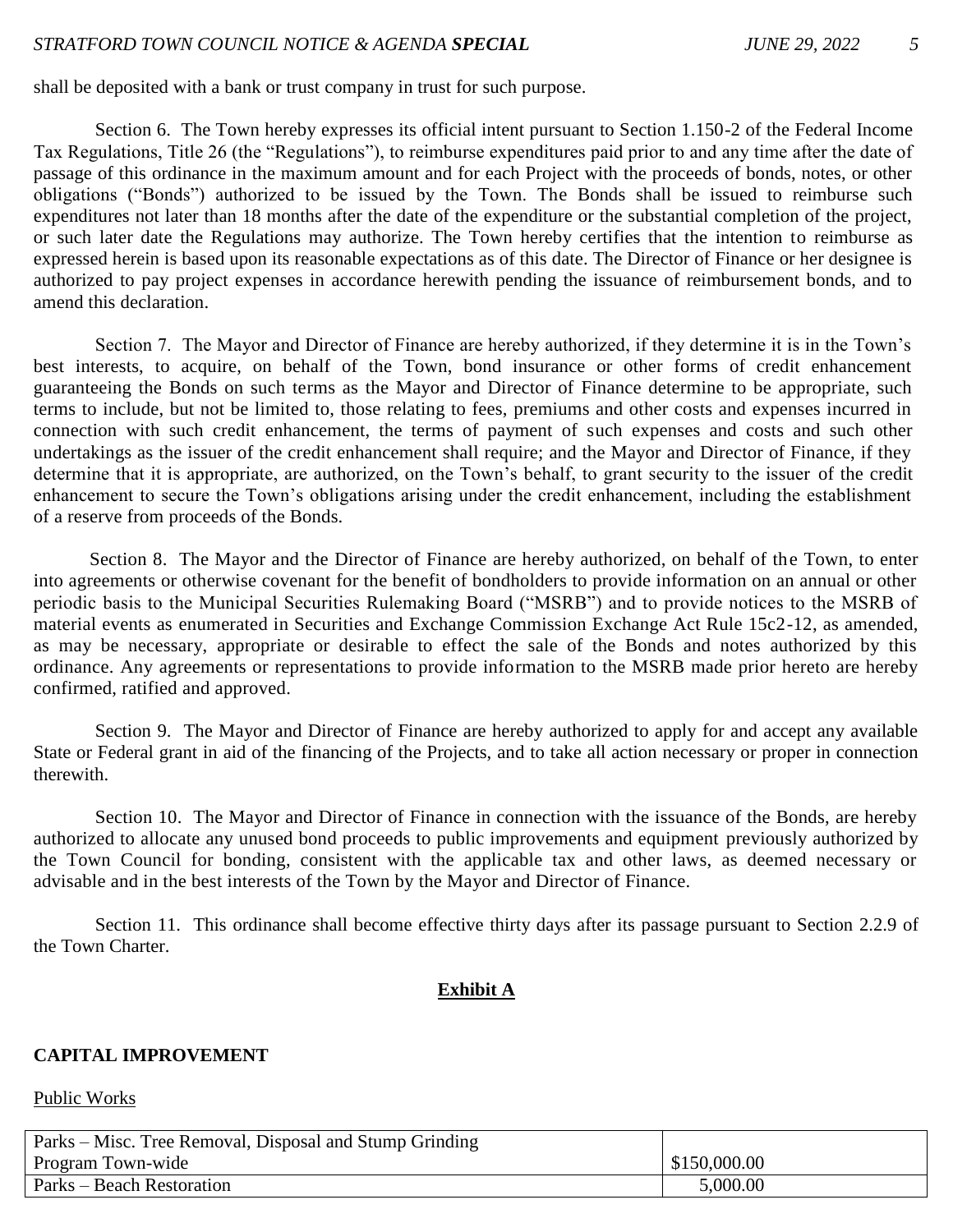| Parks – LED Lighting Upgrade and Associated Site Restoration at Ballfields |            |
|----------------------------------------------------------------------------|------------|
|                                                                            | 200,000.00 |
| Parks – Longbrook Park Improvements                                        | 130,000.00 |
| Parks – Replace Benches/Bleachers/Picnic Tables                            | 10,000.00  |
| Parks – Playground Renovation                                              | 150,000.00 |
| Parks – Tennis/Handball Court Repainting/Renovations                       | 25,000.00  |
| Parks – Ballfield Repair Program                                           | 75,000.00  |
| Parks – Repairs to Various Town Parks                                      | 150,000.00 |

# Roads & Sewers

| <b>Conservation – Storm Water Permit Compliance Disconnect</b> | \$200,000.00 |
|----------------------------------------------------------------|--------------|
| Engineering – Circle Drive Bridge                              | 900,000.00   |
| Engineering – MS4 Implement Infrastructure Repair/Rehab        |              |
| Program                                                        | 200,000.00   |
| Engineering – SE Drainage Mitigation Study                     | 50,000.00    |
| Engineering – Tanners Brook Widening & Erosion Protection      | 100,000.00   |
| Engineering - Veterans Park Wetland                            | 50,000.00    |
| Highway – Sidewalk Replacement                                 | 250,000.00   |
| Highway – Road Resurfacing                                     | 1,500,000.00 |
| Highway – Stormwater Pump Station Repairs                      | 200,000.00   |
| Highway – Town Signage                                         | 75,000.00    |

# School Improvements

| Bldg Maint – General Repairs                              | \$200,000.00 |
|-----------------------------------------------------------|--------------|
| Bldg Maint – Doors and Hardware                           | 100,000.00   |
| Bldg Maint – Painting Interior & Exterior Various Schools | 100,000.00   |
| Bldg Maint - Boiler Replacement in Various Schools        | 300,000.00   |
| Bldg Maint – Safety & Security Improv                     | 150,000.00   |
| Bldg Maint - Johnson House - Floor Replacement            | 1,600,000.00 |
| Bldg Maint - Lordship Repair/Replace Basketball Surfaces  | 120,000.00   |
| Highway – BOE – Replacement of Sidewalks, Curbs, Stairs,  |              |
| <b>Loading Docks</b>                                      | 50,000.00    |
| Highway – BOE & Schools Resurface Parking Lots            | 300,000.00   |
| Parks – Playground Replacements                           | 135,000.00   |

# Town Facilities

| Bldg Maint - Baldwin Center Renovations       | \$500,000.00 |
|-----------------------------------------------|--------------|
| Bldg Maint – Building Repairs & Maintenance   | 200,000.00   |
| Bldg Maint – Roof Management                  | 50,000.00    |
| Bldg Maint – Renovations at Boothe Parke      | 200,000.00   |
| Bldg Maint – Renovations at Firehouses        | 75,000.00    |
| Bldg Maint – town Bldgs – Masonry             | 150,000.00   |
| Bldg Maint – Public Works Bldgs – Renovations | 300,000.00   |
| Bldg Maint – Sterling Homestead – Renovations | 100,000.00   |
| Bldg Maint – Town Bldgs – Renovations         | 700,000.00   |
| Conserv – Underground Tank Testing            | 20,000.00    |